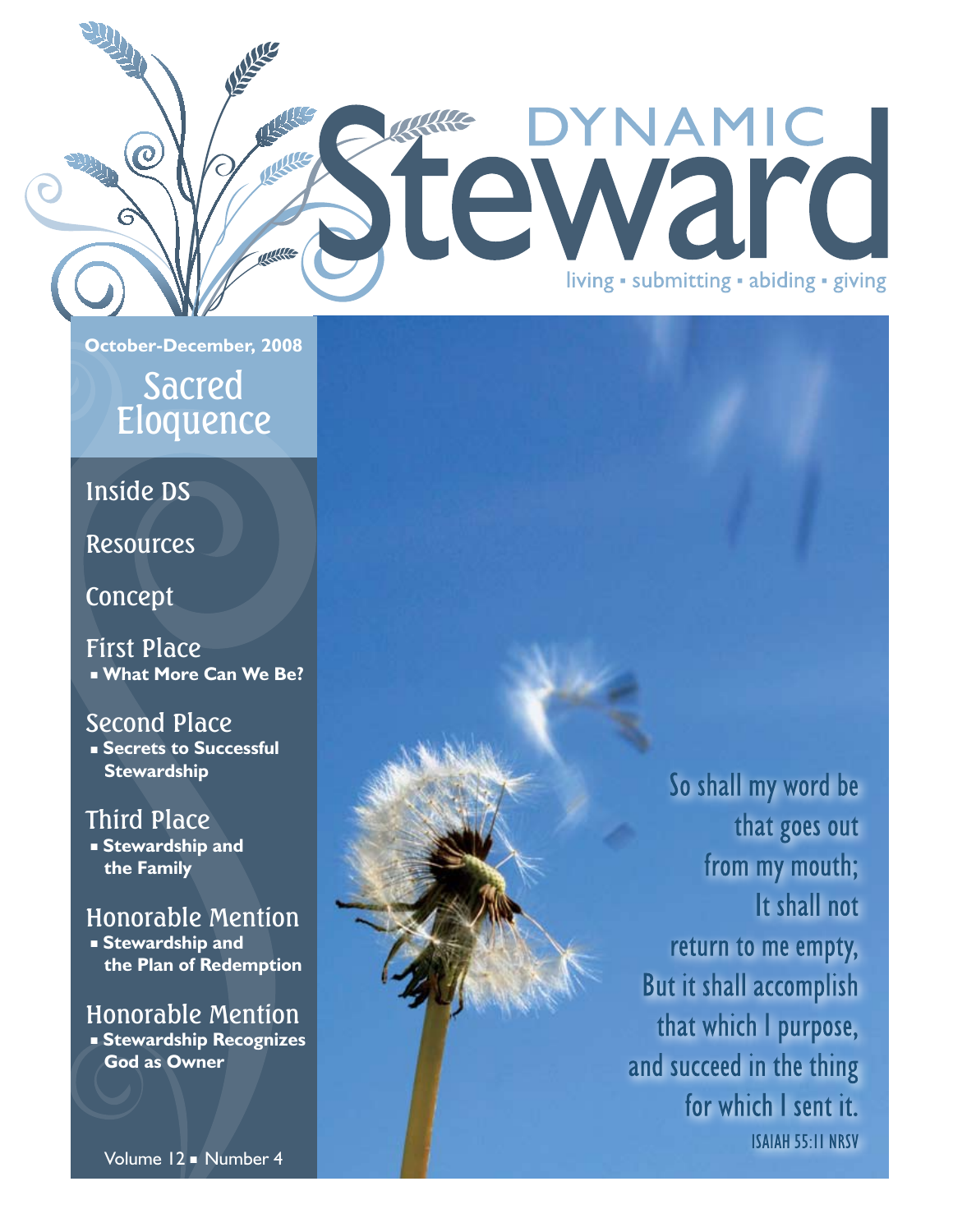**This journal is produced by the Stewardship Department of the General Conference of Seventh-day Adventists®. Comments and questions are welcomed. This publication may be duplicated as needed.**



#### **Exploring partnership with God**

**12501 Old Columbia Pike Silver Spring, MD 20904 USA voice: 301-680-6157 fax: 301-680-6155 e-mail: gcstewardship@ gc.adventist.org editor: Ovando-GibsonM@ gc.adventist.org url: www.Adventist Stewardship.com**

#### **EDITOR:**

**Maria Ovando-Gibson**

#### **ASSISTANT EDITOR: Mary Taylor**

#### **EDITORIAL ASSISTANT: Johnetta Barmadia Flomo**

**CONTRIBUTING EDITORS: Andrei Arfanidy Grah Salomon Assienin Mario Brito Micah Choga Raafat Kamal Marapaka Joseph Jean-Luc Lézeau Miguel Luna Wendell Mandolang Kigundu Ndwiga Mario Niño Miguel Pinheiro Erika Puni G. Edward Reid Joseph Talipuan**

## inside ds

his year-end is<br>and presents the<br>have resulted fro<br>and Writers Contest. his year-end issue of *Dynamic Steward* celebrates and presents the winners and honorable mentions that have resulted from our "Sacred Eloquence" Preachers

What a blessing it has been to receive the entries from our world divisions via email, fax or hand delivered. Each sermon has been worthy and reflective of deep thought, convictions and implications about stewardship.



The task of selecting our winners demonstrated that we

have talent and gifts that are being powered by the Spirit with passion and persuasion. It is with deep appreciation to each participant that we say thank you for your contribution.

Commenting on the passage of Isaiah 55:11, J. Alec Motyer explicates that the Word of God "comes from the Lord himself and is the Lord's chosen instrument to achieve his purposes. The Bible reveals his thoughts and ways, sets his targets, voices his promises and is powerful to achieve what it expresses" (*Isaiah, an Introduction & Commentary*).

Furthermore, the Word of the Lord does not return empty rather it produces transformation of heart, soul and life. It is effective in the mission of God, not because "the sinner responds and uses words of penitence and faith but because God has spoken" (ibid.).

The reformer Martin Luther also emphasized the significance of the proclaimed Word by drawing attention to the fact that—"when a minister was privileged to preach the Word of God, he was doing the same work for which Christ was ordained; for, as Luther loved to emphasize, the ministry of Jesus was a ministry of the oral Word" (Paul Althaus, *The Theology of Martin Luther*).

Therefore, in the sacred task of proclamation, God's Word goes forth by means of men and women preachers and writers who embody the Word of God giving it expression in Sacred Eloquence. They do so as stewards of the gospel story.

In reference to our contest winners, the first place writer shared that his sermon, "What More Can We Be?", was composed with his "total conviction, believing that stewardship is truly the basis of Christian life." He also explained that it had been written for a general audience "in the context of the Philippine Adventist churches." It is a fine exposition of stewardship that demonstrates much work done to define, explain and makes a call to choose Christian stewardship.

Gracefully written our second place winner points to the apostle Paul as a role model of stewardship as he expounds in "Secrets to Successful Stewardship."

Creative, timely and insightful our third place winner focused on "Stewardship and the Family." We have also included two honorable mentions thus continuing to share from the excellent selection that made our choosing winners an inspiring yet challenging task.

 Reflecting upon this last quarter of the year, I would also like to acknowledge and extend a note of gratitude to our global stewardship leadership, their faithfulness, and inspiring efforts.

It is a joy to serve with you and I hope to meet many more of you in the coming year! As always I remain,

Alongside you in His service,

Mario Drands-Gieson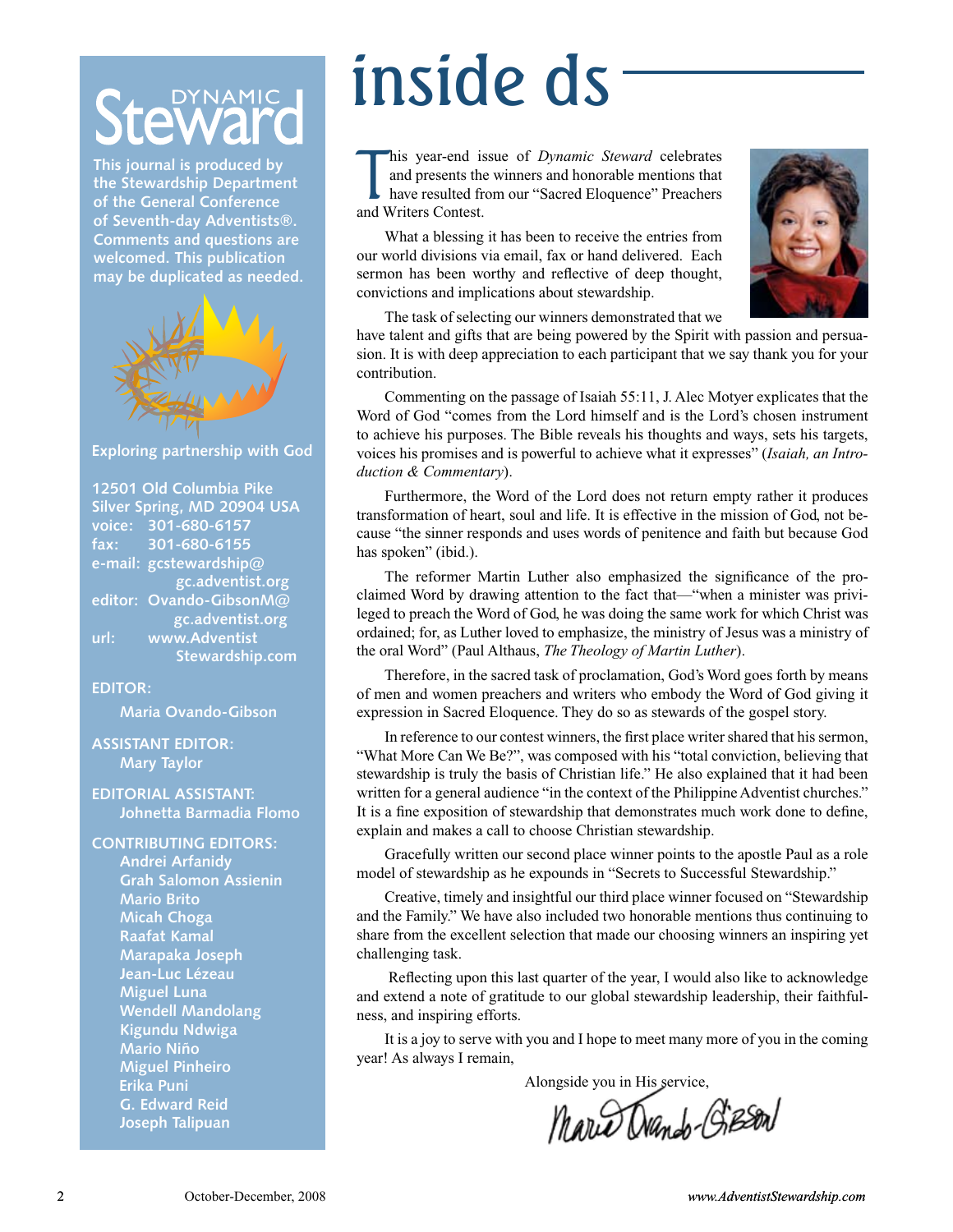### resources



**From a Millstone to a Milestone by Bob Marette Forward by John Cummuta IMD Press Westminster, Colorado Revised Edition 2008 US \$19.95**

From this book you will learn not only the tough critical, foundational principles needed to succeed, but it also addresses the practical areas of: credit and debit cards; consolidation loans; emergencies; mortgages; car loans and leases; and much, much more. You'll discover a unique process designed to get anyone out of debt by applying the principles found in the Word of God. To order go to *http:// www.imdpress.com/.*



**Creating a Climate for Giving by Donald W. Joiner Discipleship Resources Nashville, Tennessee Reprinted 2002 US \$12.00**



**Stewards of the Story: The Task of Preaching by James Earl Massey Westminster John Knox Press Louisville, Kentucky 2006 US \$16.95**

In this insightful book, James Earl<br>Massey meditates on the preacher's n this insightful book, James Earl call to be a steward of the gospel story. Through his analysis of four elements of the Christian sermon the recital of the biblical narrative; the rhetoric of recasting the biblical message for our time; the rights that accompany the preacher's task; and the realities, both divine and human, that inform a sermon Massey provides practical guidance for all preachers entrusted to share the gospel story with their congregations. This book also features six of Massey's own sermons that illustrate how one might preach as a steward of The Story. To order go to *www. ppcbooks.com/ppcbooks/wjkmain.asp.*

The author states, this book is about church leaders taking responsibility not only for managing the finances of the church but also for creating Christian philanthropists. That means taking responsibility for creating systems, raising funds, and funding ministry so that church members learn to be givers and have opportunities to give with excitement for the ministry of Jesus Christ through the church. To order go to *www.discipleshipresources.org.*



**Basic Trek: Venture into a World of Enough edited by Dave Schrock-Shenk Herald Press Scottdale, Pennsylvania 2002 US \$10.99**

An excellent stewardship resource for young adults and small groups. *Basic Trek: Venture into the World of Enough* a four week "trek" that starts each day with a story and a scripture passage followed by reflection questions to consider and actions to try. A creative approach that explores the question "what is enough?" 'Powerful,' 'provocative,' 'spiritual,' 'engaging,' and 'exciting,' state readers of *Basic Trek*. To order or request information call 1-800-759-4447 or go to *www.amazon.com.*

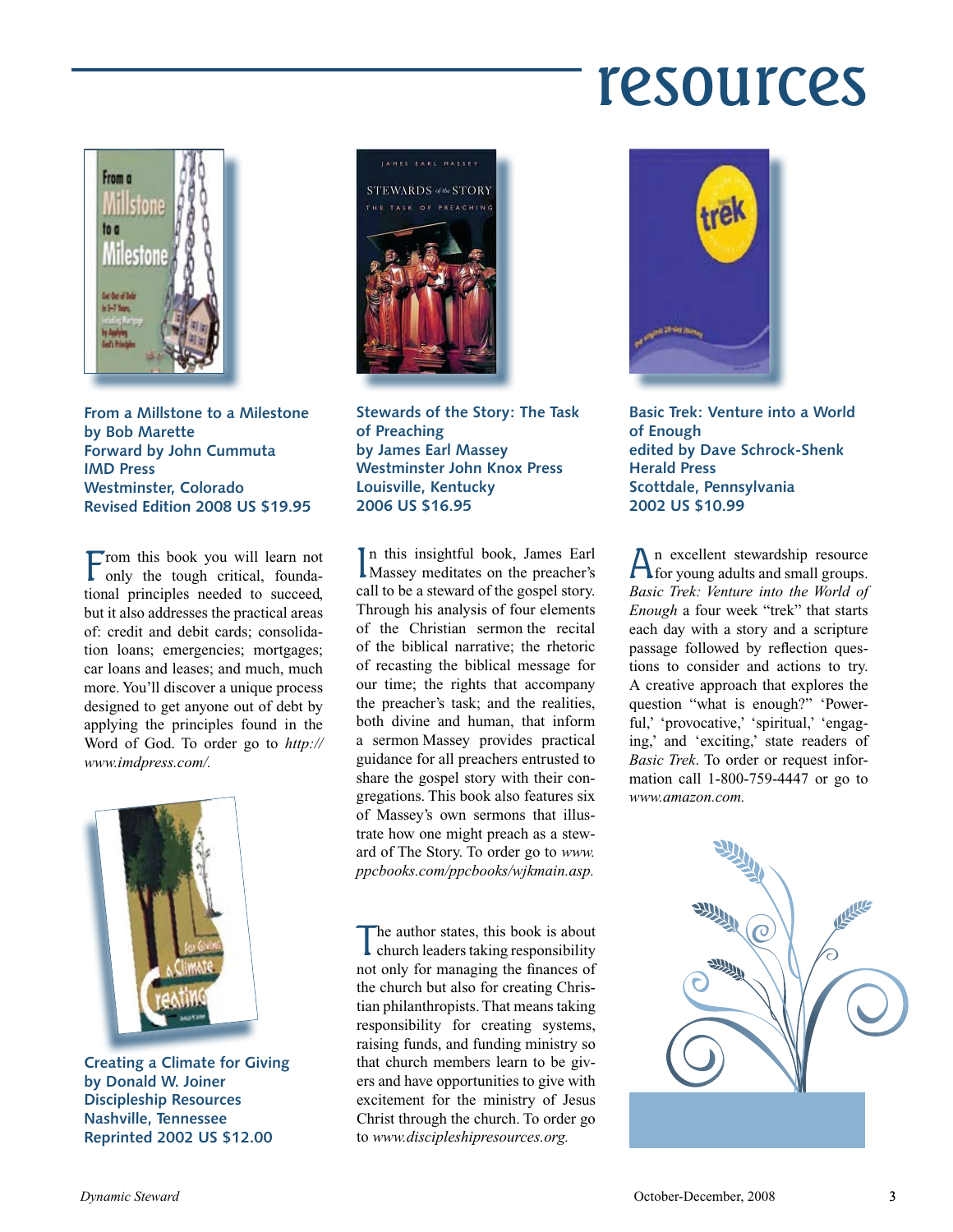## concept

*Erika F. Puni***,** *Director*





*General Conference Stewardship* While conducting a stewardship education program in a major city church, a General Conference Stewardship local pastor told me that he had not preached a stewardship sermon in the past two years of his ministry. His reason for not preaching on the subject related to a perceived "conflict of interest" in the minds of some church members. Some members believed the reason why pastors preached on stewardship was because they were paid from tithe funds. If this was the only reason why pastors preached and taught on the subject of stewardship, then I would be concerned myself. However, I know that stewardship is more than tithes and offerings.

> Stewardship is an all inclusive response from the believer's heart for all that God has done through His Son, Jesus Christ. Stewardship is about the Lordship of Jesus in all areas of our lives as stewards and disciples, and this is why it is imperative for ministers to preach on this subject on a regular basis.

### **The sermon as a spiritual tool**

In stewardship education, the sermon is a tool for communicating spiritual values and biblical themes to followers of Christ. The potential and capacity of a sermon to influence people's worldview and core beliefs, for example, are inherent in its very nature as a communication instrument.

However, the sermon is no ordinary means for communicating information. This medium allows for God to speak directly or indirectly to listeners and readers on the basis of His Word as articulated by the speaker or writer. This is an untapped power of influence that pastors and lay leaders could use to a great effect in promoting stewardship as a Christian lifestyle.

Through the sermon, church members are reminded of their spiritual responsibilities to God as Creator and Owner of the universe. Through the sermon, believers are placed in an open field of Biblical learning to explore and experience the freshness of God's love in new ways. Through the sermon, God reaches out and touches human hearts in a personal manner. Through the sermon, seekers of truth are affirmed and encouraged in their encounter with God. Through the sermon, followers of Jesus are inspired and challenged to respond to Him in new ways of service and at new levels of sacrifice.

### **The sermon moves listeners into doers**

Peter's preaching on the day of Pentecost as recorded in Acts 2 has many components of a sermon that are worth noting, particularly its effect on people. The first notable factor is the presence of God in the context and process of the sermon delivery.

The second important factor as demonstrated in this sermon was Peter's constant focus and reference to Jesus. This was his subject and purpose for preaching. "Men of Israel, listen to this: Jesus of Nazareth was a man accredited by God to you by miracles, wonders and signs" Acts 2:22 (NIV). "God has raised this Jesus to life, and we are all witnesses of the fact" Acts 2:32 (NIV). "Therefore let all Israel be assured of this: God has made this Jesus, whom you crucified, both Lord and Christ" Acts 2:36 (NIV).

In the sermon, Jesus must be presented to the listening and reading audience as the Incarnate of God and the only answer to our human questioning.

A third significant factor in Peter's preaching is the fact that his sermon was a testimony of his life experience with the Living Christ (Acts 2:32). A powerful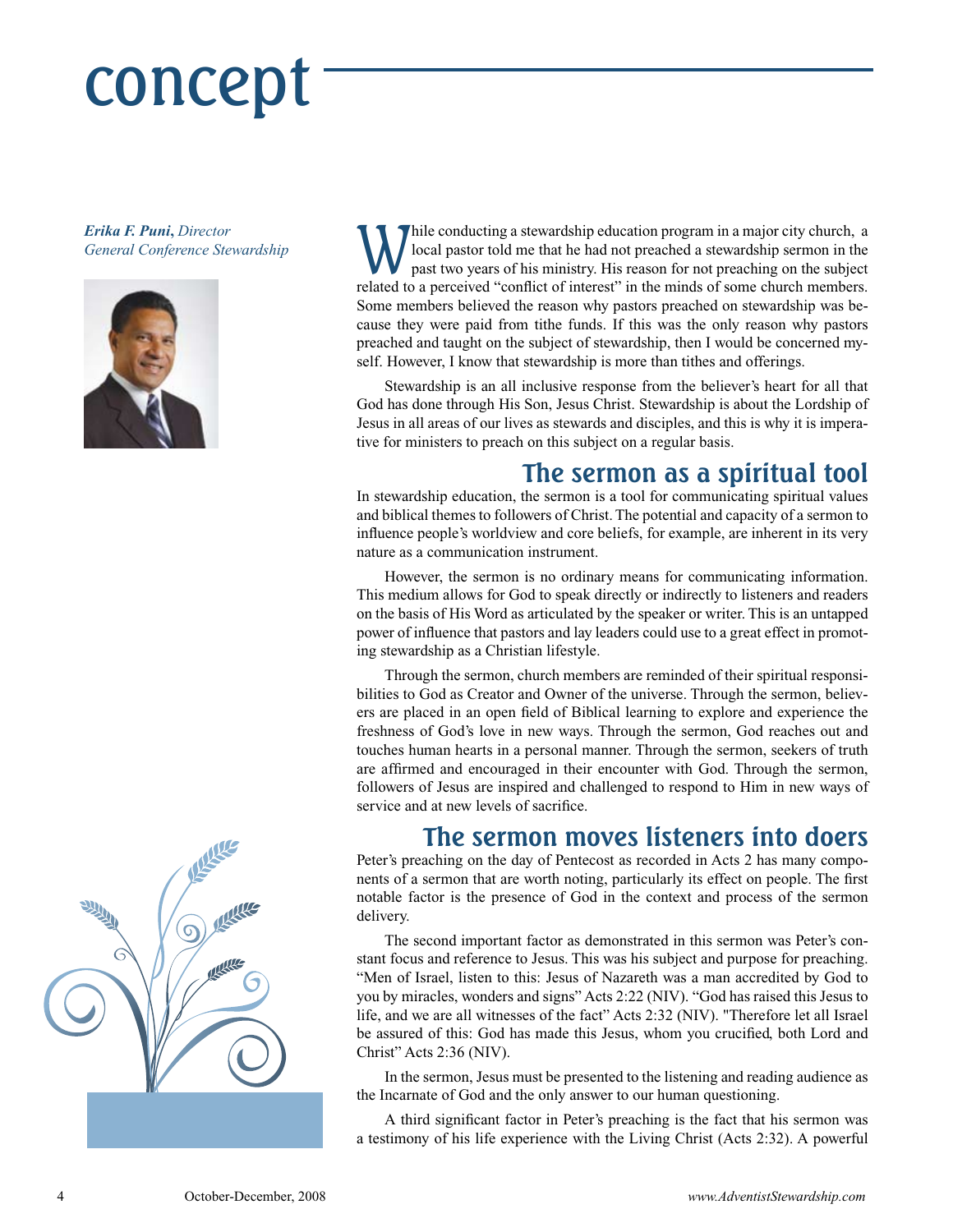## concept

sermon, therefore, is one where the preacher or writer is telling his or her own story of personal encounter and victory in Jesus.

The fourth factor and one that is a fundamental of any sermon is the recognition that this medium of communication has to do with the exposition of the Word of God—the Bible. The sermon is a God given opportunity to open up the riches of His treasures in scriptures to those who are willing to learn and accept His offer of grace.

It is a spiritual tool that can move individuals from being unbelievers to followers of Christ. In this event, for example, not only were people's hearts convicted by the power of the Holy Spirit (Acts 2: 37), but three thousand of them made a life changing decision to accept Jesus as their Savior and Lord. They were baptized and became members of the church (Acts 2:41). This kind of impact and result can only happen when the Bible is preached and Jesus is lifted up.

**stewardship**

**window news from the**

*. . . the sermon is a tool for communicating spiritual values and biblical themes to followers of Christ.*

Dar-es-Salaam, Tanzania, from June 21-28, 2008.

A key part of the training was the involvement of each participant in preaching every night, including the two Sabbaths in an assigned church, and visiting members together with local elders at some time of the day or night.

### ECD Stewardship Advisory & Certification Program

**director's desk …**



**Participants at the ECD Stewardship Advisory and Certification Program at Dar-es-Salaam in Tanzania. The GC director is seated fourth from the right.**

About sixty participants (East Central Africa Division [ECD] union stewardship directors and conference/mission stewardship directors within Tanzania), including administrators (presidents, secretaries, and treasurers of local conferences/missions and the union), attended the East Central Africa Division Stewardship Advisory and the Level Two Certification Program at

These engagements with the local churches in the city were an opportunity to provide spiritual renewal and stewardship education for church members while giving the team front line ministry contact with God's people in Tanzania.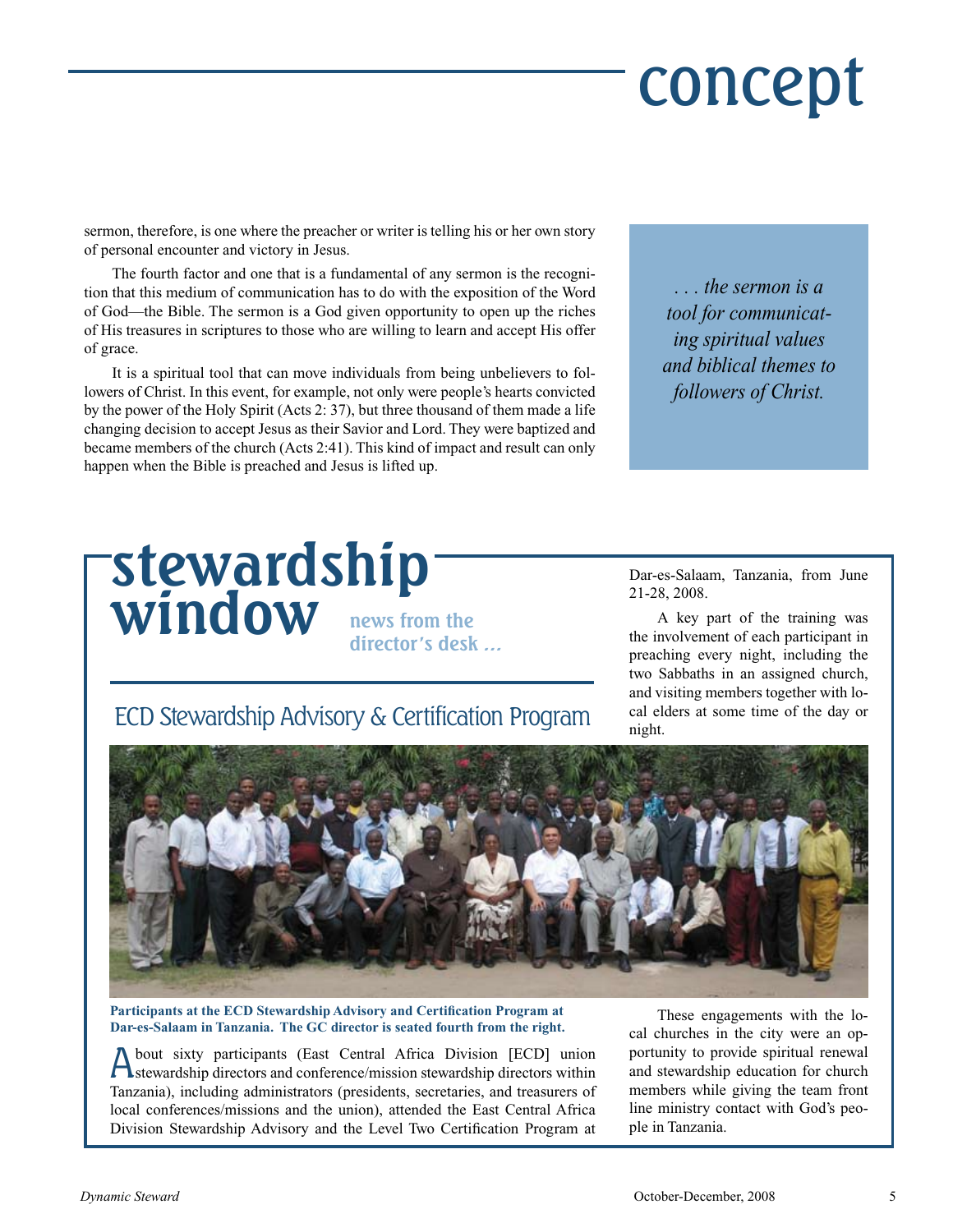## first place sermon

### What More Can We Be?

#### *Paoring L. Ragui*

*Vice-President for Student Services & Public Relations Adventist International Institute of Advanced Studies Silang, Cavite, Philippines*



*Paoring L. Ragui hails from the Manipur State of India. He received his BA degree from Spicer Memorial College and his doctorate degree in Pastoral Studies from Southeast Asia Graduate School of Theology in Singapore. In 1979 he commenced serving at Adventist International Institute of Advanced Studies (AIIAS) in the Philippines in different capacities, including Director of Admissions and Records and Assistant Professor. He is presently serving as Vice-President for Student Services and Public Relations. He is an ordained minister whose passions in the ministry are evangelism and prison ministry. He is married. His wife hails from the Philippines. They have four children.*

### **SCRIPTURE: Matthew 25:23**

T his sermon addresses three basic questions. It is my prayer that our Lord will speak to us and help us understand the true meaning of Christian stewardship.

- 1. What is Christian stewardship?
- 2. Who and what are involved in Christian stewardship?
- 3. What will be the reward of a faithful steward?

### **Definition of Christian stewardship**

A good definition is vital to a clear understanding of the subject matter. So let us define Christian stewardship.

I will join with Elder Mel Rees, the former GC Stewardship Director, in stating that "stewardship is not a synonym for money.... It is a relationship."<sup>1</sup> A relationship between God, the Creator, and the human, the created being. Elder Rees emphasized that until this is recognized and accepted, a person will never understand the real meaning of Christian stewardship.<sup>2</sup>

Random House Dictionary defines a *steward* as "a person who is entrusted to take charge or manage property and finance, or administers anything as the agent of others."3

The second word, "Christian" is a simple word. It comes from the Greek word *Christianos*, "a follower of Christ." It was used first in Antioch of Syria to describe the disciples of Jesus Christ.4

So a Christian steward is a person who is a follower of Jesus Christ, who has been entrusted by God to manage, oversee, take charge or to care for what God has entrusted to him or her.

### **Who and what are involved in Christian stewardship?**

The answer to this question is: God and human kind, based on a mutual relationship between them. Yet, how does this work?

First, one recognizes that God is the Creator of the universe, including human kind. God owns everything, the psalmist declared, "the earth is the Lord's and everything in it" (Psalm 24:1, 2).

Second, one recognizes that human beings were created by God in His own image (Genesis 1:26; 2:7), and they were entrusted to manage all that God had made (Genesis 1:28).

Scripture tells us that the first human beings were to have dominion over the fish of the sea, the birds of the air, the cattle, and every creeping thing on the earth (Genesis 1:26). Adam was also asked to give them names (Genesis 2:20).

God's ownership and our role as caretakers includes every aspect of our life on earth. It is both a blessing and a responsibility. Dr. Angel Rodriguez in his summary note puts it well: "We work together with God. We are stewards of our lives. Since we live within time and space, we are also stewards of our time and our environment. We were created in God's image. This image is what we are and finds expression in every aspect of our being. We are, therefore, stewards of our bodies, of our spiritual life, of our mental and intellectual capacities, and of our social being."<sup>5</sup>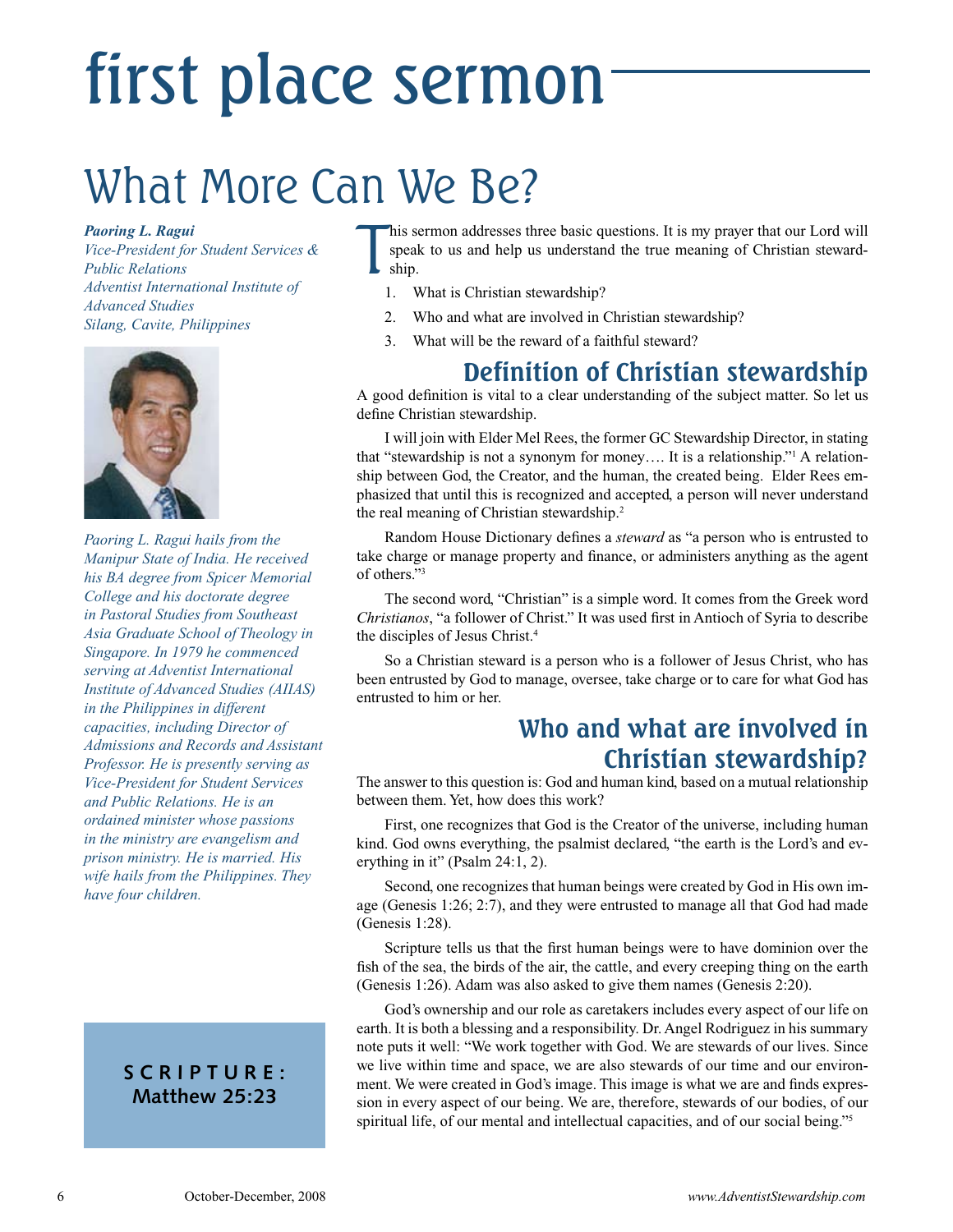Reflecting practically, we can ask, Who is this God? Do I really know Him? The Bible describes Him as the great God, the "Great I Am" (Exodus 3:14) meaning, He was God, He is God, and He will be God, the Yahweh of Israel (Isaiah 43:3, 15). In creating the world, He simply spoke and things came in to being (Genesis 1:1, 3, 20).

We don't know what powerful language He might have used—Aramaic, English, Greek, Hebrew, Hindi, Pilipino, or Spanish. The Bible simply affirms that things came into existence.

What a powerful God! The Prophet Isaiah gives Him the titles the Mighty God and Everlasting Father and Prince of Peace (Isaiah 9:6). God also sustains us (Psalm 3:5). In addition, this God loves us greatly and He sent his only Son to die for our sins. If we believe in Him, He will save and give us eternal life (John 3:16; Romans 6:23).

Therefore, we need to affirm God's goodness to us. He has given us life, health, family, friends, money, time, and salvation. We ask, what should be our response to Him? What more could we ask of Him?

Yet, God asks of us only one thing—"faithfulness." That is faithfulness to Him in being faithful stewards (Matthew 25:23) that includes returning his tithes and giving offerings (Malachi 3:10), keeping our body healthy by living a healthy lifestyle (1 Corinthians 3:16, 17; 10:31), managing our God-given talents and time diligently, using and improving them by sharing our love and time to minister to others, and to truly worship Him. With the Holy Spirit working in us, our gratitude to God should be deep, our love for Him supreme, and our loyalty to Him, undivided. How else could it be?

### **What will be the reward of a faithful steward?**

While a steward is a manager, a superintendent, a servant, a caretaker, the designation is used only in response to what God has given him. We become good Christian stewards not because we want to be saved but because Christ first saved us. It is God who first does great things for us, giving us life, wealth, health and everything. We only respond to His goodness. Therefore, whatever a steward does is his natural task to be faithful to God (1 Corinthians 4:2). And if we are faithful, Christ will one day soon say to us, "well done, thou faithful servant, enter thou into the joy of the Lord" (Matthew 25:23).

There is a story is told of a young student who asked his teacher if a good Christian would be rewarded with a home in the new earth. The teacher replied, "maybe not, because God owns the universe and everything in it, however, we will have life tenancy. Do you think that will be long enough?" Think about it, life tenancy…throughout the ceaseless ages of eternity. What a reward for those who are faithful stewards!

### **Summary and facets of stewardship**

Let us review the many facets of Christian stewardship.

1. *Christian stewardship* is the foundation of faithful Christian living. Therefore, it is vital to understand the basic principles.

2. *Christian stewardship* is based on a relationship between God and human kind in partnership.

3. *Christian stewardship* also involves *g*iving. We return our tithes and give other offerings to support God's work.

4. *Christian stewardship* calls for keeping our bodies healthy and strong. Also, to diligently use our Godgiven time and talents to His glory.

5. *Christian stewardship* calls for us to love and worship God and serve our fellowmen.

6. *Christian stewardship* has rewards. First, the future words of commendation from our Master, "faithful servant." Secondly, there will be a heavenly home, and lastly, eternal life, a life long tenancy.

### **Conclusion**

Claire L. Eva, the former editor of *Dynamic Steward* magazine in her farewell editorial message, appealed to us, saying, "He (God) is in us, may we serve Him from this moment on, in greater ways than we ever could imagine."6 Consequently, let us determine to be faithful stewards of the great God that we may enter into His joy and live with Him throughout eternity. What more can we be?

1 Rees, Mel. *Basic Stewardship Manual* (General Conference of SDA, Far Eastern Division, Department of Church Ministries,) Singapore, 1990, p. 3.

2 Ibid., p. 3.

3 The Random House College Dictionary rev. ed., (New York: Random House, 1975), p. 1289.

4 SDA Bible Dictionary, vol. 8 (Washington, DC; Review and Herald Publishing Association, 1979), p. 205.

5 Angel Rodriguez, Stewardship Roots, *Dynamic Steward*, (1994), p. 16.

6 Eva, Claire L., 'Servant or Friend or Brother?' [Editorial], *Dynamic Steward*, vol. 10, no. 4 (2006), p. 2.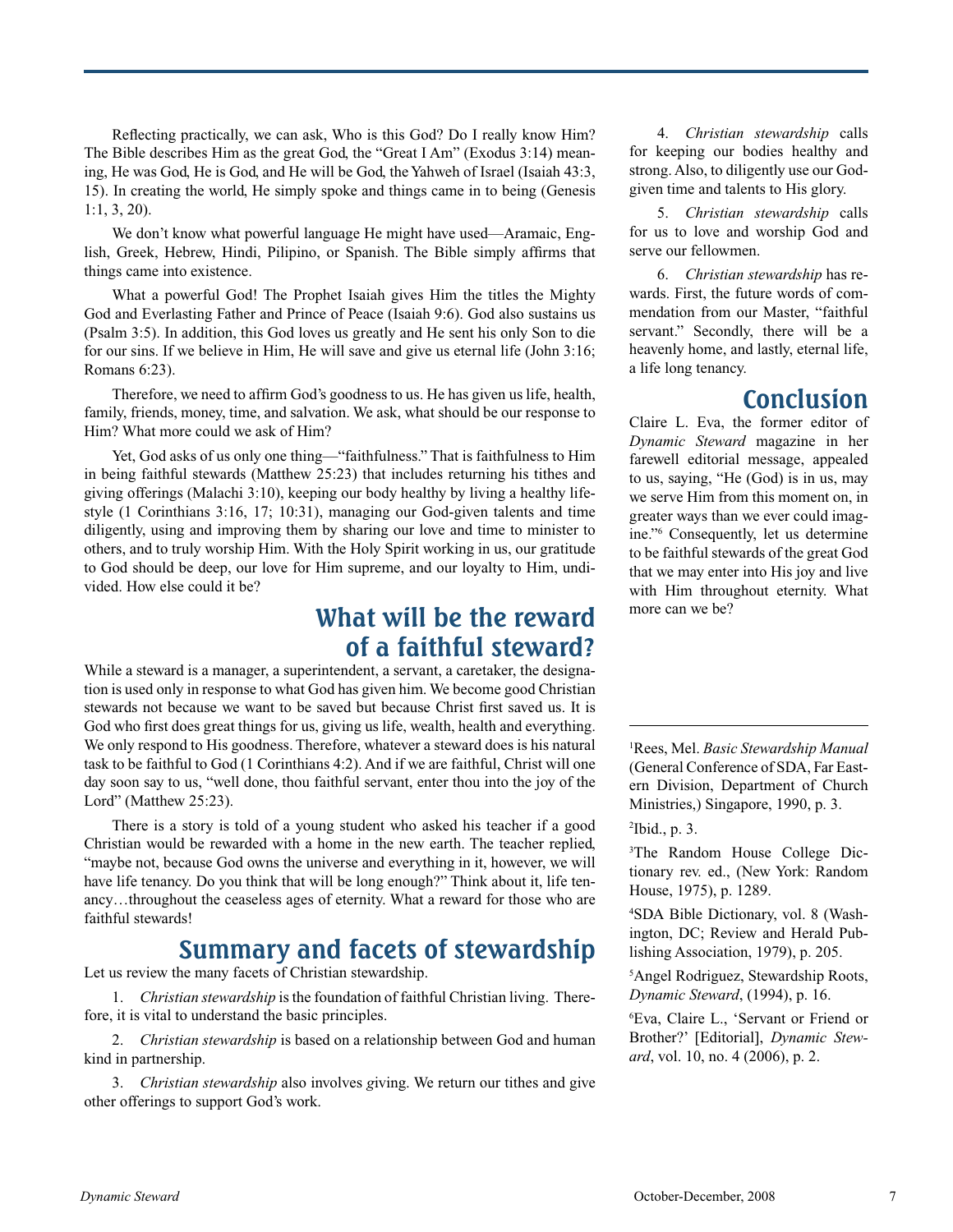### second place sermon

### Secrets to Successful Stewardship

*Melak Alemayehu Tsegaw Stewardship Director Central Ethiopia Field East-Central Africa Division*



*Melak Alemayehu currently serves as the Stewardship Director in the Central Ethiopia Field. Presently, Melak is working on a Masters degree in Pastoral Theology at Adventist University of Africa.*

### **SCRIPTURE: 1 Corthians 4:2**

T he Merriam-Webster Dictionary defines stewardship as, "conducting, supervising, or managing of something, *especially the careful and responsible management of something entrusted to one's care*" (italics added).

This noble concept that evidently entails trustworthiness, heavy responsibility and accountability may be unpopular among the self-centered and in an individualistic society where only "I, me, and myself" seem to matter. Nonetheless, whether we recognize it or not, human beings are stewards of the Most High who is the creator and the rightful owner of everything in the universe. The word of God is unambiguous in affirming this truth: "The earth is the LORD's, and everything in it, the world, and all who live in it" Psalm 24:1. Needless to say, if one assumes the position of a steward one important thing that is required of him is faithfulness (1 Corinthians 4:2).

Success in stewardship can be measured by the degree of recognizing and faithfully fulfilling the owner's desire in all respects. Therefore, it is important to search for the secret to successful stewardship. And one of the most accomplished stewards in the history of the Bible, the apostle Paul, could serve as a role model in our search for these traits.

When we take a closer look at Paul's life and teachings, we discover the following four secrets to successful stewardship.

1 *Admit that you are not your own.* The apostle is not ashamed to declare that he has no rulership over his own life, rather points to Jesus as the one owning his life and living in Him. Here are his words: "I have been crucified with Christ and I no longer live, but Christ lives in me" (Galatians 2:20-21). Paul counts himself as a dead person when it comes to leading his life and acknowledges Jesus, who gave his life to redeem humanity from the slavery of sin and Satan, as the rightful owner of everything. Hence, he reminds each one of us, "You are not your own; you were bought at a price" (1 Corinthians 6:19-20).

A steward cannot be successful without recognizing the importance of submission to the true owner. Let's pause for a moment and ask ourselves the following questions: Do we consider ourselves as mangers of God's property, which includes of our very selves? Do we search for the will of God in our daily lives and in the decisions that we make so that we may fulfill his desire? Successful stewardship begins with admitting the fact that we are not the owners but stewards.

2*Understand the love of Christ*. In whatever he did, Paul's motivation came from his understanding of the supreme love of Christ. "For Christ's love compels us, because we are convinced that one died for all, and therefore all died" (2 Corinthians 5:14 NIV). And it is this heart that is filled with the love of Jesus that motivates us to be good stewards. It can indeed overflow with selfless deeds which become a blessing to our fellow humans as well as capture the pleased eyes of God. On the contrary, any good work which doesn't spring from this love is a short-lived conditional love and a fruit of hypocrisy. And God abhors it.

Recognizing the importance, Paul prays for us so that we may experience this secret of successful stewardship. "And I pray that you,…may…grasp how wide and long and high and deep is the love of Christ" (Ephesians 3:17-19 NIV).

- The love of Jesus is so wide that it encircles the whole world (John  $3:16$ ).
- The love of Jesus is so long that it lasts forevermore (Jeremiah 31:3).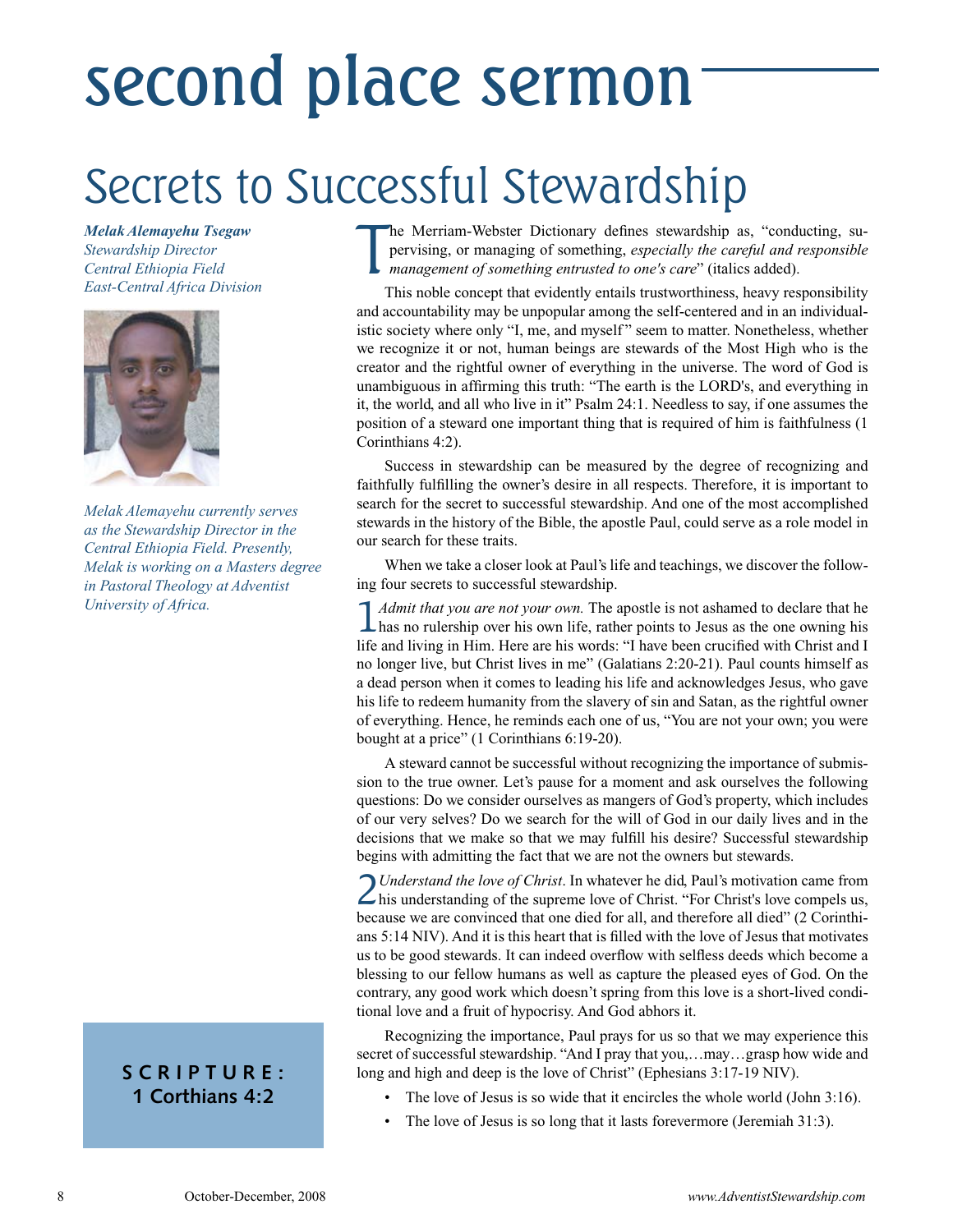- The love of Jesus is so deep that it stooped down from heavenly court to the shameful death of the cross (Philippians 2: 6-8).
- The love of Jesus is so high that it raised us up with Christ and seated us with him in the heavenly realms (Ephesians 2:6).

When we understand this love we will consider our stewardship activities as a tremendous privilege rather than as a mere drudgery.

3*Recognize your accountability.* Paul recognized the fact that he will one day give account, on whatever he owed, to his Master who entrusted him. He unequivocally asserts this fact when he writes to other fellow believers, "For we will all stand before God's judgment seat" (Romans 14:10-11). Paul elaborates the purpose of our appearance before the judgment seat of God, " For we must all appear before the judgment seat of Christ, that each one may receive what is due him for the things done while in the body, whether good or bad" (2 Corinthians 5:10). While the importance of accountability is starkly evident, the lack thereof in a steward's life leads to negligence in accomplishing the will of the master.

Paul was so confident about what he will eventually receive when he appears before God's judgment throne, for he has lived every moment of his life as a steward with a sense of responsibility and accountability. Sure enough, he has the following to say as he was about to conclude his earthly journey: "I have fought the good fight; I have finished the race; I have kept the faith" (2 Timothy 4:7-8).

What will our final words be when we face the inevitable death at the end of our earthly journey? Will we be able to repeat Paul's same words? If so, it would mean that we have cultivated the sense of accountability in our lives. If not, it is now time that we give this important issue a serious thought.

**4** *Declare that you can do all things through Christ who strengthen you*. When we listen to stewardship sermons or read books that list numerous "DOs" and "DON'Ts", we become so overwhelmed to the point of feeling inadequate. Subsequently, a seed of doubt is planted in our mind, and the involuntary "I just can't do it!" response inescapably takes a strong hold. And this humbling experience which leads to admitting that we cannot do things on our own is not necessarily a bad thing. In fact, it could be a step in the right direction. Jesus himself has said it straightforwardly, "…apart from me you can do nothing" (John 15:5). Ellen White aptly comments on this point, 'your promises and resolutions are like a rope of sand.'

However, what is equally true yet more uplifting is recognizing the fact that "[We] can do everything through him who gives [us] strength" (Philippians 4:13). This is indeed our best armor against doubt, unbelief, spiritual deficiency and inadequacy, which surely enables us to affirm, as the Apostle Paul has, "Apart from Christ we can do nothing. But through him we do everything!"

This truth is so vital that all others cluster around it. It is through Him we recognize the heavenly knowledge that we are not of ourselves but His. It is through Him we can understand His wondrous love that surpasses knowledge. It is through him that we can recognize our responsibility and accountability. And His strength never runs out or fails us. He is a faithful God who empowers his stewards to be faithful. Glory be to his name!

*The apostle is not ashamed to declare that he has no rulership over his own life, rather points to Jesus as the one owning his life and living in Him.*

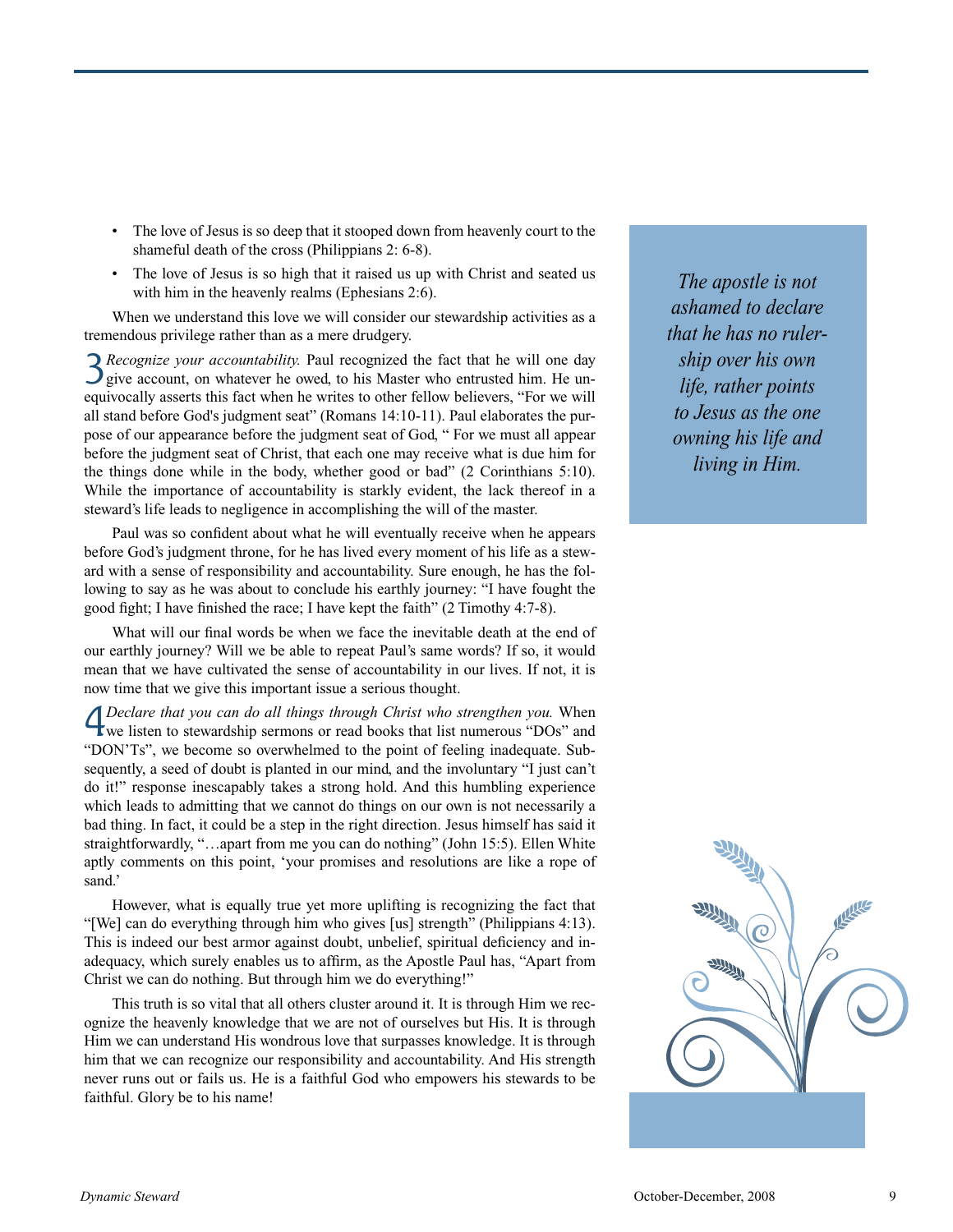## third place sermon

### Stewardship and the Family

### *Mundia Liywalii*

*Stewardship Director Zambia Union Conference Southern Africa-Indian Ocean Division*



*Mundia Liywalii currently serves as the Stewardship Director in the Zambia Union Conference. Mundia was born forty years ago in the town of Senanga, located over 400 miles from Lusaka the capital of Zambia. He grew up in a family of nine. Mundia has been in the Stewardship Department for the past twelve years─the first eight years at the West Zambia Field Office and the past four years at the Zambia Union Conference. Mundia holds a BA degree in Theology from Solusi University and is currently pursuing a Master's degree in Pastoral Theology at Adventist University of Africa. Mundia is married to a teacher and they have four children.*

### **SCRIPTURE: Proverbs 3:9**

F or a long time stewardship has been confined to the church and individuals. But nothing that is not domesticated at home succeeds. Unless the builders of the home and their children accept stewardship as a family affair, faithfulness in stewardship will remain "pie in the sky."

### **Stewardship in the family**

Many people grow cold feet when the topic of stewardship is mentioned. This has made it difficult to teach stewardship to members of our church. If an announcement is made in a church with membership well above five hundred that there will be a stewardship study in the afternoon, only between twenty and fifty members will show up. Sometimes I feel that if stewardship was a clothing factory, it would have long folded due to lack of customers. This is further validated by low levels of participation of members in returning of tithe and offerings.

However, there are members found all over the world who continue to be faithful in their stewardship of resources as verified by commitment to returning God's portion. But the question is where would the church be if all the members of the church remained faithful to their baptismal vows?

Probably the failure in stewardship not only of resources but other areas might be that this very important subject has remained in custody of the church and has not been allowed to change residence. It is talked about, preached about, prayed about in church but not made a family business.

### **Stewardship of the body (1Corinthians 3:16-17)**

People who gather every Sabbath for worship in our churches are first family members before they are a church community. The average number of hours a person is at church might be six hours per week compared to one hundred and sixty two hours spent at home. This then requires that the home where family members spend most of the time be made the center of stewardship education.

Many of those who abuse substances do so within the precincts of the home. Alcohol abuse in most cases takes place in the presence of family members. The ravaging effects of alcohol are seen in ruined families, destroyed marriages and loss of jobs. Babies are born with Fetus Alcohol Syndrome in the family circle. These and many other effects would be reduced if stewardship of body was brought home.

Tobacco in all its forms is taken by family members in the presence of each other. The effects of smoking are well chronicled everywhere and yet in some instances family members wait until the church's Health Ministry presents a topic on the dangers of smoking. How many family members would still be alive were they helped by those who are their next of kin? The question is what am I doing for my family members to be all round faithful stewards?

### **Stewardship of talents (Matthew 25:14-30)**

Before talents are identified at church, they are first seen in the family circle. If family members cultivate and nurture the talents in their members from childhood, the talents blossom to maturity. But if they are stifled, then the church will miss out on those talents because they will not come to public notice.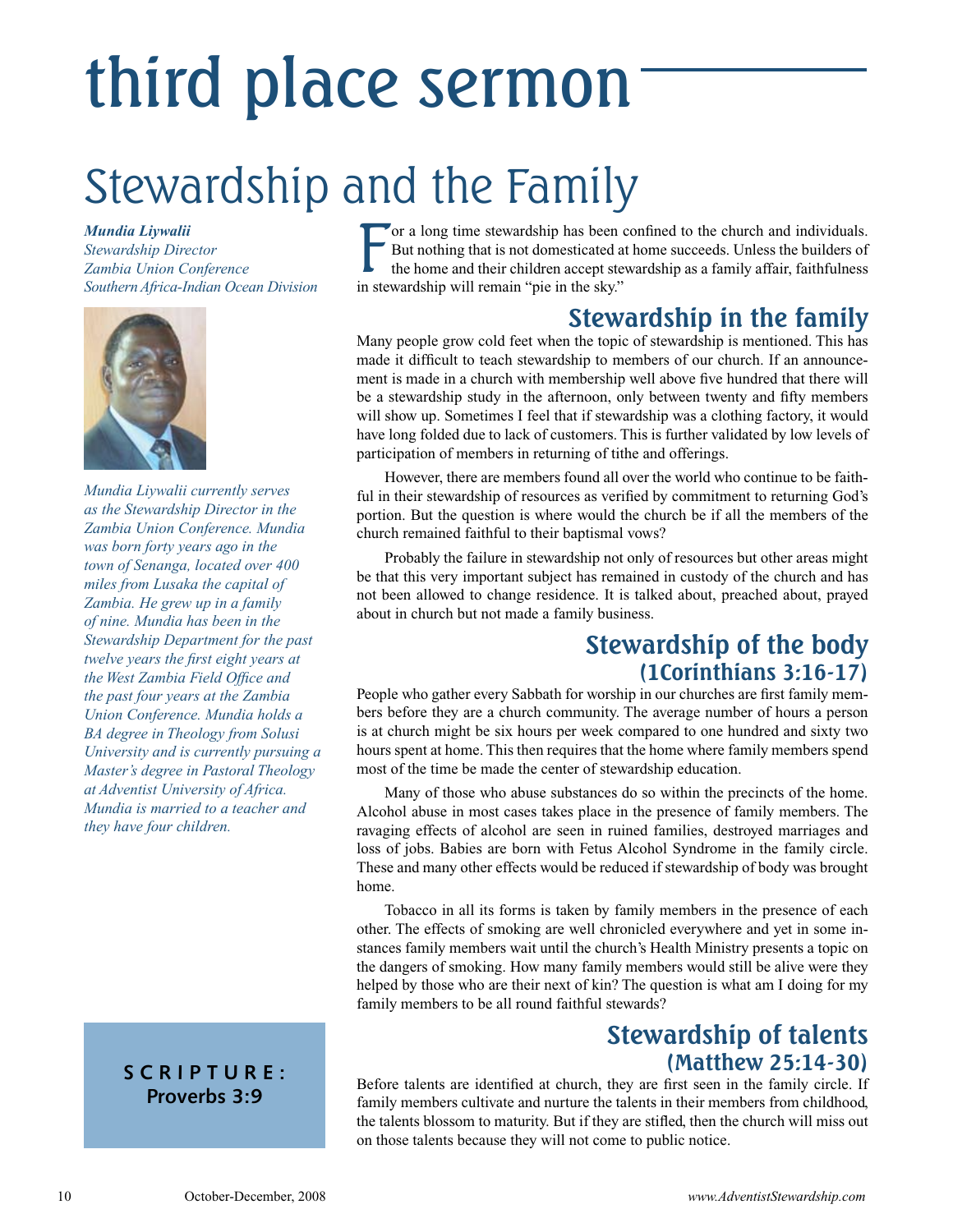Members of the family are therefore themselves stewards of each other. Before the church gives encouraging words to a budding talent in anyone, family members should be foremost in doing so. A talent appreciated by those outside this inner circle while ignored by family members will take long to mature. A family member with a talent that is ignored at home asks the question "if what I have is good, why don't I hear that from my parents and siblings?" The family can enhance or stifle talent development. This too is a proof that stewardship should be the domain of the home and not left to church.

### **Stewardship of the time (Ecclesiastes 3:1)**

Many churches have difficulty encouraging their members to come early for services. Many church boards and business meetings are called off because people are late. Sabbath schools in many of our churches begin with very few people. The pews are fully occupied only at eleven o'clock, the magic hour of Adventists. But where do people learn to be punctual or tardy? Is it not at home? Where do we learn to value time? Is it not at home? Where do children learn that time has no value? Is it not in the home?

Before the church complains of tardiness, it should shift it stewardship agenda, from the church to the family.

### **Stewardship of resources (Proverbs 3:9)**

Resources of all sorts are acquired and used in the family. It is in the family that plans to acquire wealth are hatched and executed. It is in the family where members learn habits of thrift or not. It is in the family where members learn lessons of generosity or stinginess. It is in the family where members learn to be earners and not mere spenders of what others have earned.

If this is how important the family is, then every family should not leave any stone unturned in bringing stewardship in the family. The story of the widow who gave all she was to live on, made that decision at home not at church. The woman who broke the alabaster jar of very costly perfume, made that decision at home. Ananias and Sapphira as Acts 5 indicates made the decision to keep back the farm proceeds at home. The church was just a place where a scheme executed in the family was fulfilled.

Those who fail to return tithe do so in the family not at church. Those who do not give offerings cheerfully as a show of gratitude do so in the family at home and not at church. Those who use tithe to make themselves comfortable do not sit at the table discussing that at church but do so in the comforts of their homes. It should be stated that even those few faithful members who return tithe, do so at home and not at church. The church is just a destination of the family faithfulness.

### **Conclusion**

Stewardship will not succeed at church, stewardship will not flourish in individuals, stewardship will not be a way of life among the members of the church, until it is domiciled in the family and the time to do so is now.

*Probably the failure in stewardship not only of resources but other areas might be that this very important subject has remained in custody of the church and has not been allowed to change residence.* 

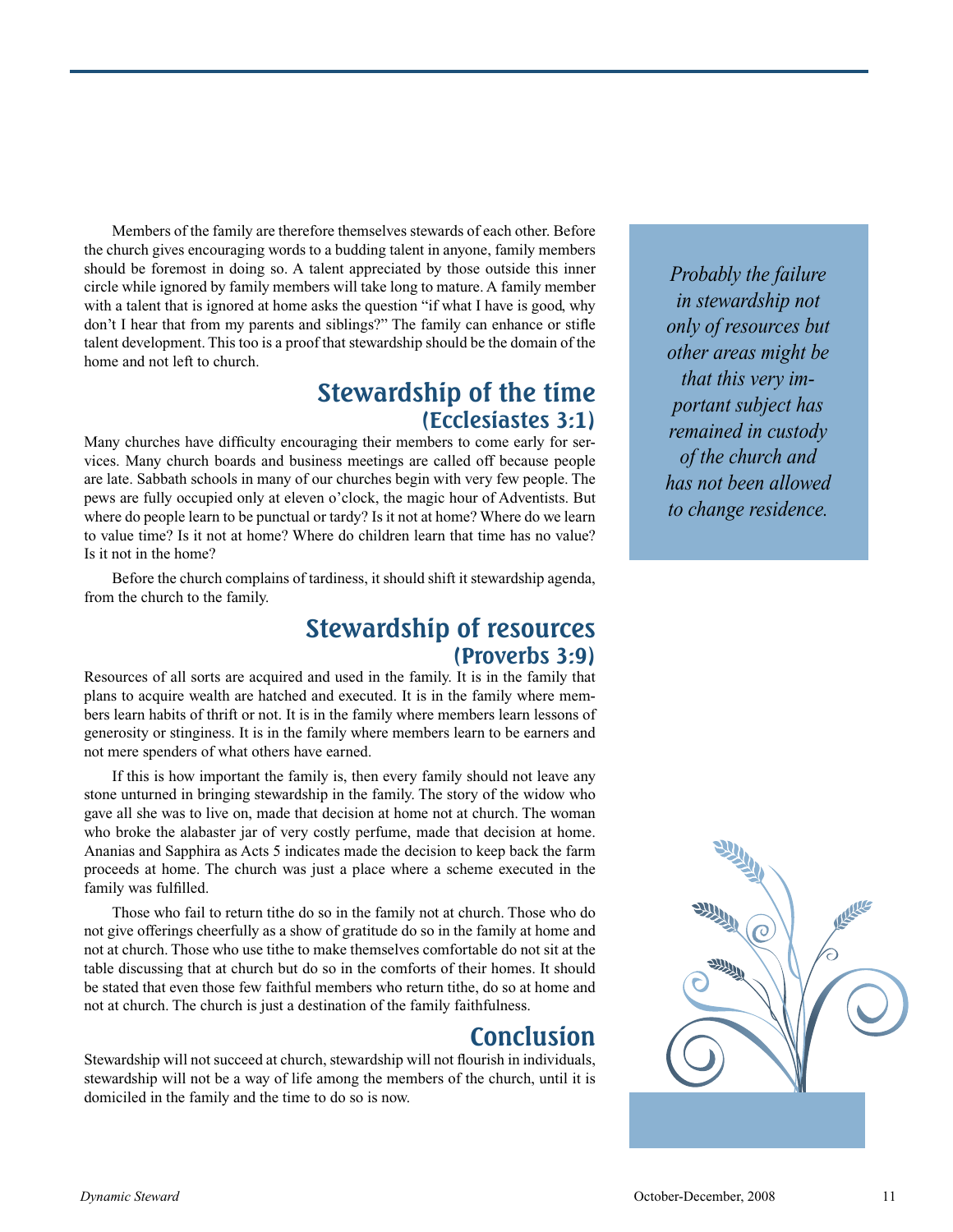## honorable mention

### Stewardship and the Plan of Redemption

#### *Reto Mayer*

*Secretary-Treasurer French-Italian Swiss Conference Euro-Africa Division*



*Reto Mayer has been the Secretary-Treasurer of the French-Italian Swiss Conference since 1992. In 2005 he became the Vice-President of the Swiss Biblical Society. Reto was born in Schaffhousen, Switzerland, in 1960. At an early age he moved with his parents to Gland where he would later engage himself as youth leader in his local Seventh-day Adventist church. After a year in Newbold College (England) learning English, he attended the Theological Seminary at Collonges-sous-Salève in France, where he obtained his degree in Theology. Before joining the Conference leadership, he worked as a local pastor in several cities in Switzerland. Reto is married to Lorena and they have two daughters, Stephanie and Annatina.*

### **SCRIPTURE: Colossians 3:17**

*And whatever you do in word or deed, do all in the name of the Lord Jesus, giving thanks to God the Father through Him.* ─Colossians 3:17 NKJV

**The question**<br>effecting on this verse as a twenty-first century Christian, I cannot help but Reflecting on this verse as a twenty-first century Christian, I cannot help but ask, do we earn our money "in the name of the Lord Jesus?" Do we build our home "in the name of the Lord Jesus?" Do we live our life "in the n ask, do we earn our money "in the name of the Lord Jesus?" Do we build of the Lord Jesus?" What about our family, our relationships, our church? Do we manage our time "in the name of the Lord Jesus?" Do we handle our health "in the name of the Lord Jesus?"

I think we sometimes fail here. We often try to be "good people," doing and saying things that give a good impression of ourselves. Yet, when no one is looking at us, we are another kind of person, a person who does not really care about managing his or her time, money, or health.

 We ask, are not Paul's words to the Colossian believers too ideal, too difficult to live up to in a normal Christian life? How do we understand the apostle's words as God's stewards today? Paul's admonition to do everything we do or say "in the name of the Lord Jesus" is a challenge for us today! How can we respond to that challenge?

### **The experience of the Colossians and ours**

The Colossian believers had warmly responded to the Spirit's invitation to "bring forth fruit" (Colossians 1:6) in their life, and Paul observed their "good order and the steadfastness of their faith" (Colossians 2:5). Paul therefore prays "that they may walk worthy of the Lord" (Colossians 1:10).

The English word "worthy" is equivalent to the French word *digne*. When we look at the definition of this word in French, we find this explanation: "He who agrees, who is in conformity with someone". In other words, the Colossian believers walked in conformity of the Lord! Paul had guided them to walk with the Lord by explaining first who the Lord was and what He had done for them. Notice the following:

"… giving thanks to the Father who has qualified us to be partakers of the inheritance of the saints in the light. He has delivered us from the power of darkness and conveyed us into the kingdom of the Son of His love, in whom we have redemption through his blood, the forgiveness of sins" (Colossians 1:12-14).

"And you who once were alienated and enemies in your mind… He has reconciled in the body of His flesh through death, to present you holy, and blameless, and above reproach in His sight" (Colossians 1:21-22).

"In Him you were also circumcised with the circumcision made without hands by putting off the body of the sins of the flesh, by the circumcision of Christ, buried with Him in baptism in which you also were raised with Him through faith in the working of God, who raised Him from the dead. And you, being dead in your trespasses and the uncircumcision of your flesh, He has made alive together with Him, having forgiven you all trespasses, having wiped out the handwriting of requirements that was against us. And He has taken it out of the way, having nailed it to the cross" (Colossians 2:11-14).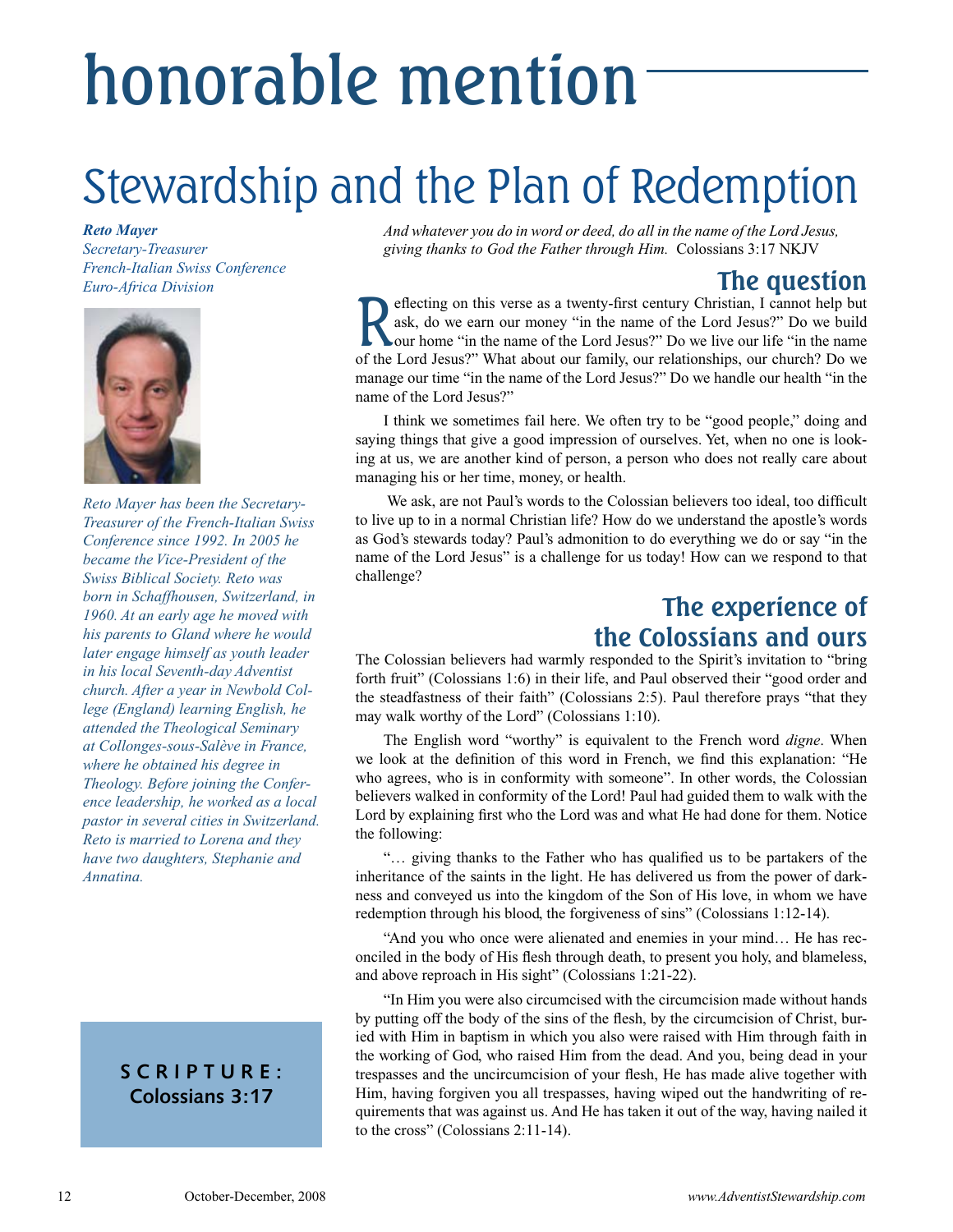Christ has qualified us to be partakers of the inheritance!

Christ has given us redemption through his blood and forgiveness of sins!

Christ has reconciled us with Him so that we can stand before Him without reproach!

Christ has circumcised us to be alive after having forgiven all our trespasses by nailing them to the cross!

These verses are clear! Everything is done! We are God's children, we have been saved, our sins forgiven, and we are standing in the sight of the Lord as without sin!

That's what Christ has done for us.

Here lies, for me, the most important issue about stewardship. What place does God/Jesus Christ have in my life?

If He is not first and foremost for me, then perhaps His atoning death (redemption) is not that important for me.

But Jesus died on the cross to forgive my sins, to make me partaker of the inheritance of the saints, and to have life! When I realize the means and see the unconditional love of Jesus for me, how can I say that some of the things I do or say are not that harmful for me? Should not my life be a response to His love?

The Bible states, "as the elect of God, holy and beloved, put on tender mercies, kindness, humility, meekness, long-suffering, bearing with one another, and forgiving one another… But above all these things put on love, which is the bond of perfection" (Colossians 3:12-14).

### **What matters most**

Peter was just seven years old when he participated in a children's summer camp for the first time. The first days were not easy as he missed his parents and his home. It didn't help when he saw his friends receiving presents from their parents. He became sad and wanted to leave. However, one day he received a large box. Happy beyond words, he tore the box open to find biscuits, chocolates, and little toys. Peter did not seem to care much about them, instead he grabbed the envelope on top. Too young to read, he asked me if I could read the letter for him.

Meanwhile, I saw the other children circling around the box definitely looking interested. I cautioned Peter to look after his box. Yet, he wouldn't move, he just looked at the envelope. His words were: "Let them take everything, I don't mind, because I have what is really important the letter!" What were the words written in this letter? Nothing "special." Only that Peter's parents loved him, missed him and they were happily thinking of the day he would be coming back home. His parents insisted he enjoy everything at the camp!" Ever after this, happily, he carried the letter with him wherever he went.

Like little Peter, with full assurance, we too can walk around as if clutching our own letter, knowing that Christ loves "me." Happily, we can live the words "whatever you do in word or deed, do all in the name of the Lord Jesus, giving thanks to God the Father through Him" (Colossians 3:17).

The plan of redemption tells us that Jesus loves us, he did everything for us. This influences our stewardship, how we earn our money, build our home, live our life, work, relate to others, serve our church, manage our time, and handle our health. We now conform, walk and live "in the name of the Lord Jesus", happy, "knowing that from the Lord we will receive the reward of the inheritance" (Colossians 3:24).

> *And you, . . . He has made alive together with Him, having forgiven you all trespasses, having wiped out the handwriting of requirements that was against us. And He has taken it out of the way, having nailed it to the cross" (Colossians 2:11-14). NKJV*

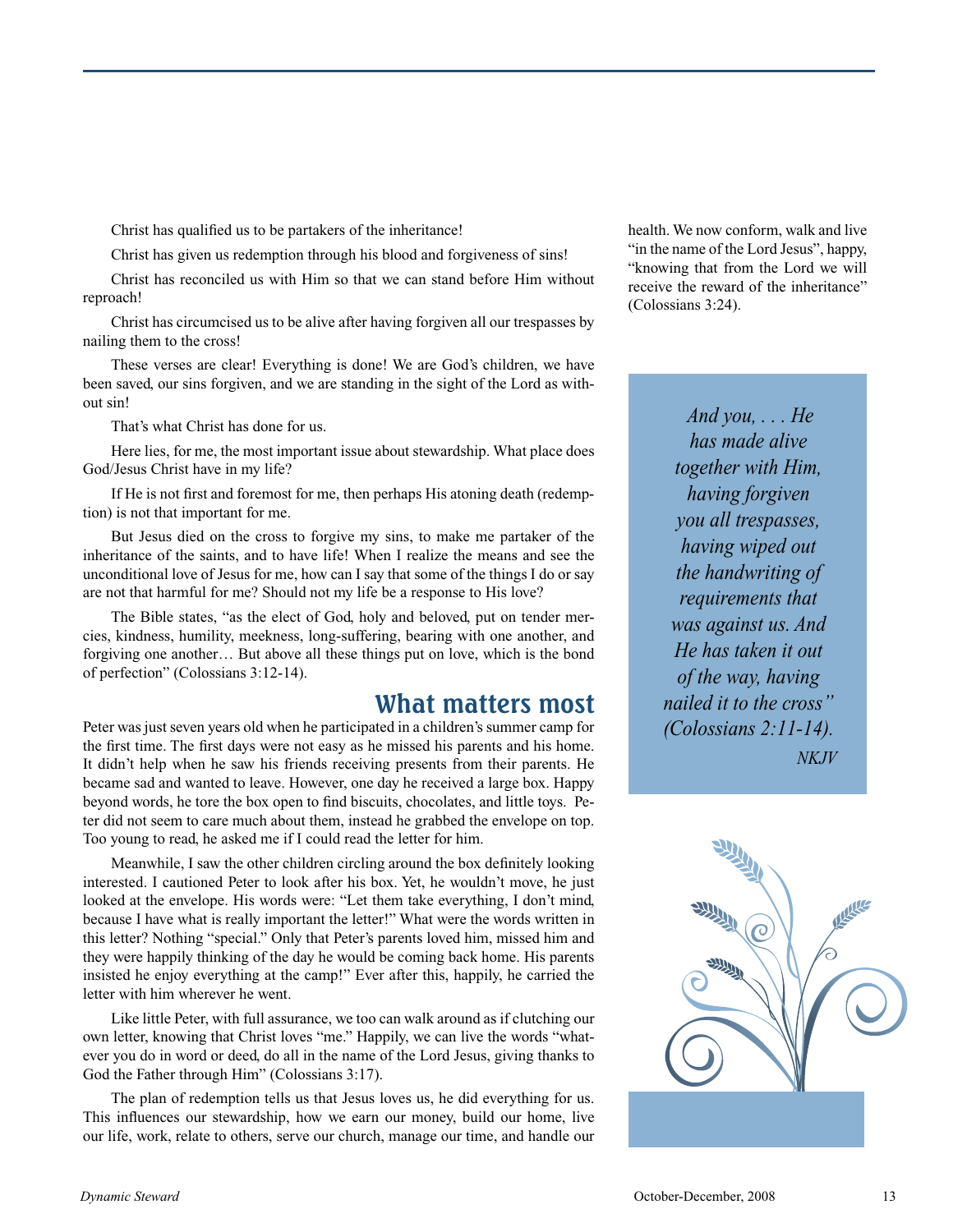## honorable mention

### Stewardship Recognizes God as Owner

*Micah Choga Division Stewardship Director Southern Africa-Indian Ocean*



*Micah Choga currently serves as the Southern Africa-Indian Ocean Stewardship and Trust Services Director. Micah also served in the Central Zimbabwe Field as Stewardship, Sabbath School, and Personal Ministries Director. When the field organized into a conference, he served the conference as both the Executive Secretary, Stewardship Director, and later as both Secretary and Ministerial Director. Micah served the Zambezi Union Mission as Stewardship Director, Global Mission and Satellite Evangelism Coordinator. After the union organized into a Union Conference, he served as Stewardship Director, Global Mission Coordinator, Ministerial Secretary, and Executive Secretary of the Union Conference. Micah is married to one wife. They have five children and one grandson. Hobbies: Preaching the Word of God and gardening.*

### **SCRIPTURE: Psalm 24:1**

In order for us to appreciate this presentation, let us begin by defining the term<br>steward. According to Nelson's Bible Dictionary stewardship is, "The manage-<br>ment of another person's property, finances, or household affa n order for us to appreciate this presentation, let us begin by defining the term steward. According to Nelson's Bible Dictionary stewardship is, "The managethat a steward is one who takes care of property or affairs belonging to another. In other words a steward represents the interests of the owner.

As a guide to our presentation we will examine four questions.

- 1. From a biblical point of view, who is the owner?
- 2. Who is the steward?
- 3. What is expected from the steward?
- 4. What the steward ought to remember.

Does the Bible support the idea of ownership? If it does who is the owner?

### **From a biblical point of view, who is the owner?**

In response to our first question, we will go to the Book of Psalms. Addressing the issue of ownership, the psalmist points out that, "The earth is the LORD'S, and everything in it, the world, and all who live in it" (Psalm 24:1 NIV). See also (1 Chronicles 29:11-12).

The language is so clear that the LORD is the rightful owner of the world and everything that is in it. The language used in the text is all inclusive that it leaves nothing in the world that does not belong to God. Just from the text cited above, we have no claim of ownership of anything that is in the world. Can you name some of the things we normally refer to as ours? The Bible also makes this claim "for every animal of the forest is mine, and the cattle on a thousand hills. I know every bird in the mountains, and the creatures of the field are mine, If I were hungry I would not tell you, for the world is mine, and all that is in it" (Psalm 50:10-12 NIV).

God's ownership includes even the birds of the air, the cattle and even all the creatures of the field. Lest we be tempted to think that the ownership of God excludes the beasts of the field. That's the reason why God says that if He was hungry, He could not even come to any one of us to beg for food since the whole world belongs to Him. It is so easy for us to relate to God as though He was dependent on us.

Matthew Henry commenting on God's ownership affirms that God, "has an incontestable propriety in them and dominion over them, has them all always under his eye and within his reach, and can make what use he pleases of them; they all wait on him, and are all at his disposal?" It is by this right of ownership that the Lord throws a challenge at us that he could not be seen to be in need when the whole earth is full of His treasure. By virtue of God being the owner, it does not make sense to think of Him as one begging for support from His creatures. Haggai 2:8 testifies that even the silver and the gold belong to God. 1 Corinthians 6:19-20 reminds us that we also belong to God both by creation and redemption. An accurate understanding of ownership assists us to be aware that even we ourselves belong to God.

Food for thought: How would you feel if somebody taking care of your property behaved in a manner that demanded you to beg for your own property?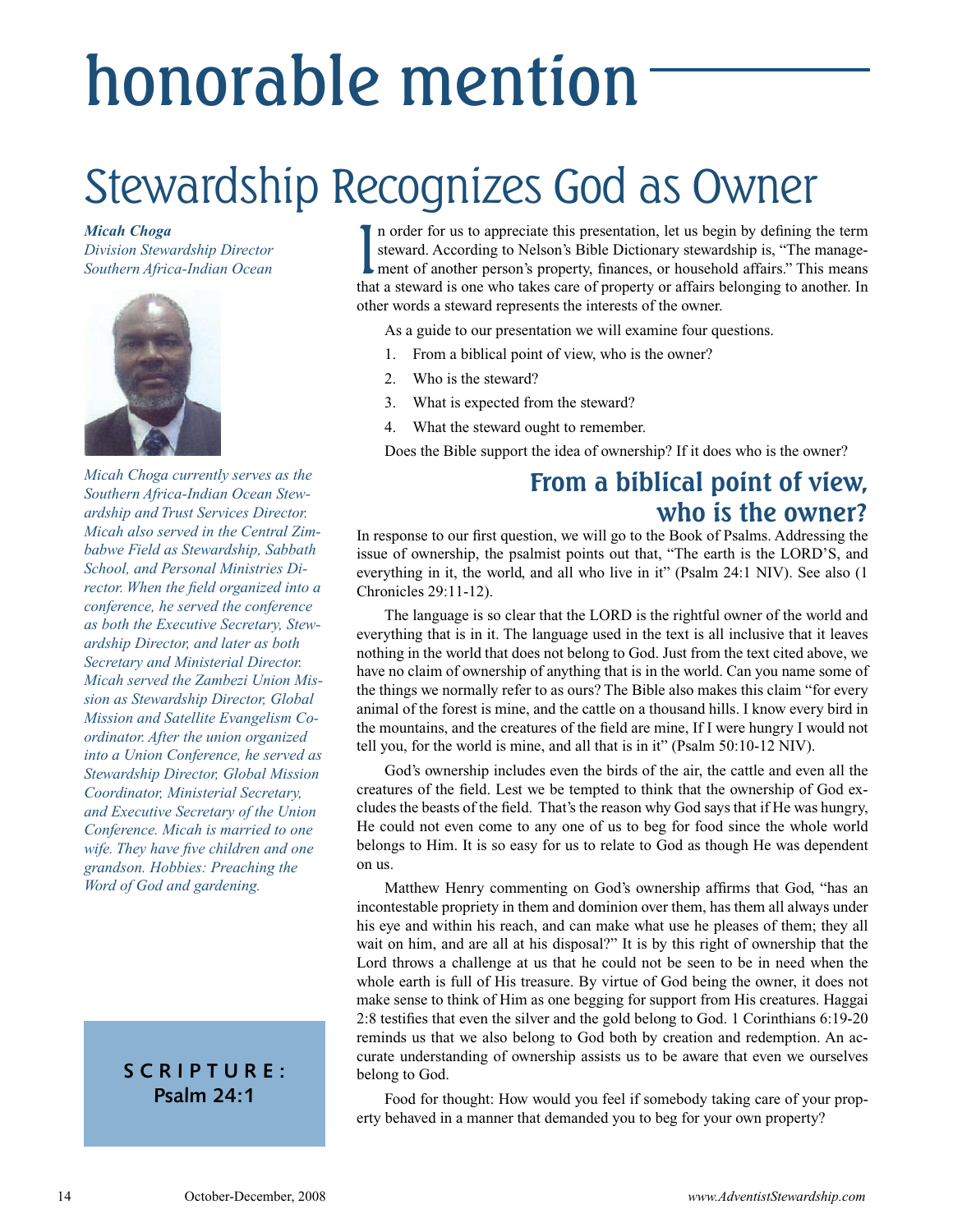Thus we can see that our God as an owner has no need for things since this whole world and its fullness is under His disposal to use as He chooses.

### **Illustration**

Some years ago I read a story about a certain farmer who one afternoon was studying his Bible. The farmer read the texts we just have read. Convicted by his new discovery, the farmer knelt down to confess to God that for all the years he had regarded the farm as his property not knowing that God was the real owner. The farmer re-dedicated the farm back to God as the rightful owner, while he was going to manage the farm on God's behalf.

He committed the security of the farm and its prosperity in God's hands. The same afternoon the farmer met his fellow neighbors who were all farmers with high excitement to tell them of his new discovery that God was the real owner of his farm. When the fellow farmers listened to him, they just laughed at him as if something had gone wrong in his mind. How could he say the farm belonged to God when it was he who had bought the farm at a sacrifice and even held title to it?

The farmer insisted that regardless of their words of discouragement he was going to stick to his decision. It is said during the planting season, the farmers went out to sow their seed. Unfortunately, there came a plague of locusts and destroyed all the crops in the neighboring farms except for the farm of the farmer who had committed his farm to God.

When the other farmers saw that his crop was not destroyed by the locusts, they came to inquire from him on what chemical he was using to destroy the locusts. The farmer replied that he had no chemical except for the fact that the same God who was owner of the farm was also the same God who owned the locusts. So He could choose whether to allow the locusts to graze in His farm or not.

How important it is for us like the farmer to recognize God as the rightful owner of everything we own including ourselves. Such a realization would lead us to leave the security of everything in God's hands.

Having established the undisputable ownership of God of our world and everything in it, we now need to consider our second question.

### **Who is the steward?**

To address the question we need to go to the book of Genesis where God gave dominion of His creation to man. The Genesis account points out that at creation God said, "Let us make man in our image, in our likeness, and let them rule over the fish of the sea and the birds of the air, over the livestock, over all the earth, and over all the creatures that move along the ground" (Genesis 1:26). The record in the book of Genesis tells us about God committing everything He had created to be under man.

The psalmist affirms the same thought by saying that God put everything under man so that men could take care of God's creation. See also (Psalm 8:6-8). In assigning humanity the responsibility of dominionship, God did not surrender His right of ownership. We are stewards in the sense that God committed to us to take care of His creation. We are also stewards because we had no share in creation but we are actually part of the creation. Since all of us belong to God, we are in that respect stewards of God.

### **What is expected of us?**

If I were to ask each one of us to tell me what kind of qualities you expected to see in a person you could entrust with your valuable property, some of you may talk about trust, some may think of a sense of responsibility while some may think of accountability while some may say faithfulness. This brings us to what Paul says about what is expected among stewards. "For it is required in stewardship that a man be found faithful" (1 Corinthians 4:2). What does this tell us? It simply says

to us, stewardship is a position of trust and honor.

You cannot just go into the streets and pick anybody you find to make them a manager. You need to do a careful selection. If human beings have high expectations for their managers, what about the God of heaven? Faithfulness is not a partial requirement. It is not something that has a time frame. No wonder the Bible encourages us to be faithful until death (Revelation 2:10). In Matthew 24:45 Jesus raises a question about the faithful servant who remains faithful until the coming of his master.

The challenge is for you and me to ask the Lord to help us to be the kind of stewards who will be faithful in handling the property of the owner.

### **What we ought to remember**

We need to remember:

- 1. That God is the rightful owner of the earth and everything in it.
- 2. That whatever we have has been entrusted to us by God so that we can manage it on His behalf.
- 3. That God is not dependent upon us.
- 4. That we should manage God's property in the manner that God would like it to be managed.
- 5. That stewardship is a position of trust and honor.
- 6. That true faithfulness is a lifetime requirement.